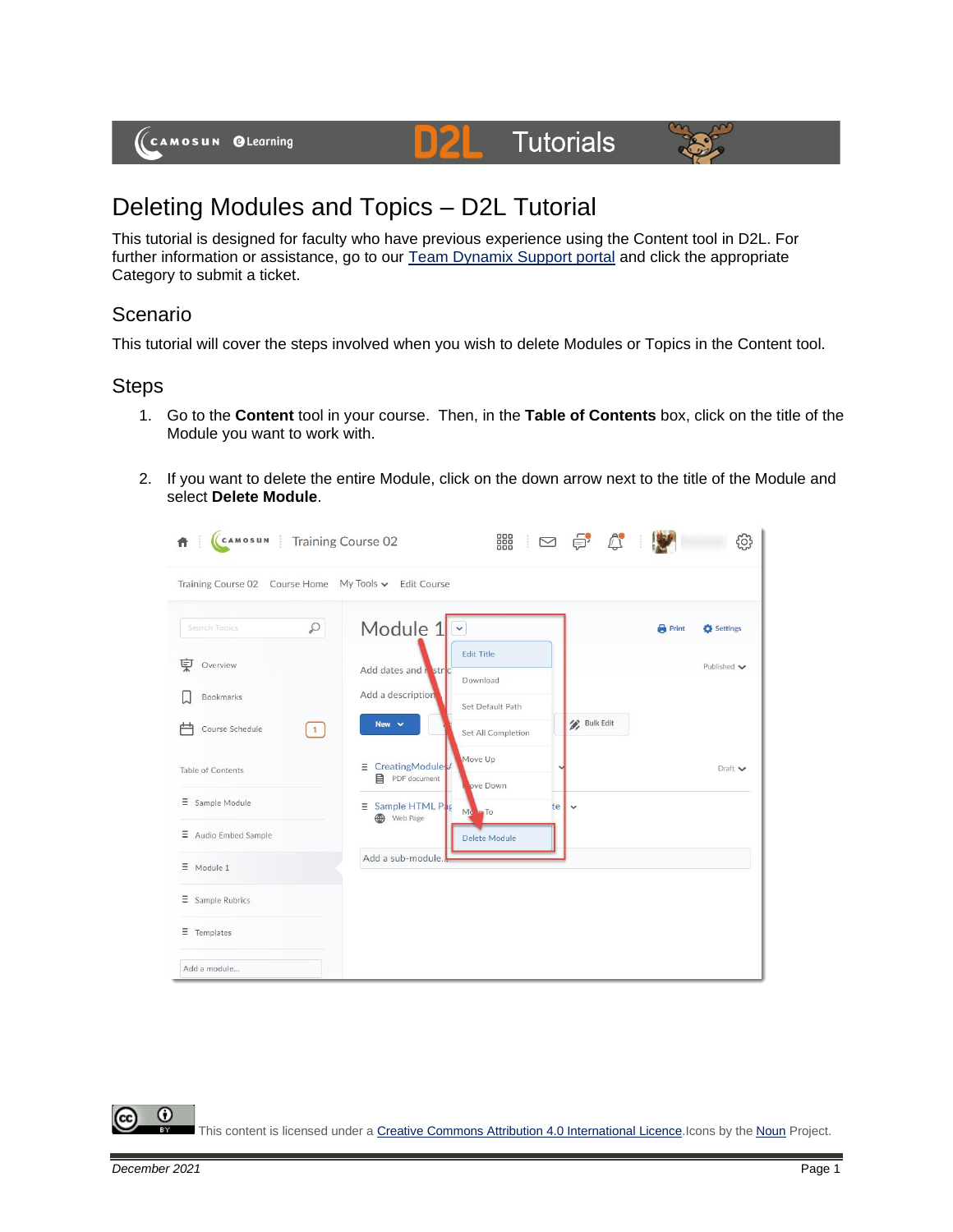3. In the **Delete Module** pop-up box, select the top option if you wish to keep all the files and activities linked in the Module. Select the second option if you wish to delete all the files and activities linked in the Module. If you're not sure, select the TOP option! Then click **Delete**.



4. To delete a Topic, click the down-arrow next to the Topic title and select **Delete Topic**.

| Training Course 02 Course Home My Tools v Edit Course                      |                                                                              | <b>View Topic</b>                |                    |
|----------------------------------------------------------------------------|------------------------------------------------------------------------------|----------------------------------|--------------------|
|                                                                            |                                                                              | <b>Edit Properties In-place</b>  |                    |
| Q<br><b>Search Topics</b>                                                  | Module 1 v                                                                   | <b>Edit HTML</b><br><b>Print</b> | Settings           |
|                                                                            |                                                                              | <b>Change File</b>               |                    |
| 莫<br>Overview                                                              | Add dates and restrictions                                                   | Submit Feedback                  | Published $\smile$ |
| <b>Bookmarks</b>                                                           | Add a description                                                            | Download                         |                    |
| <b>Course Schedule</b><br>$\left(\begin{matrix} 1 \ 1 \end{matrix}\right)$ | Add Existing Activities v<br>New $\sim$                                      | Move Up                          |                    |
| <b>Table of Contents</b>                                                   | $\equiv$ CreatingModulesAndTopics-August2018<br>PDF document                 | Move To<br>Delete Topic          |                    |
| $\equiv$ Sample Module                                                     | $\equiv$ Sample HTML Page in D2L with a Templace $\sim$<br><b>B</b> Web Page |                                  |                    |
| $\Xi$ Audio Embed Sample                                                   |                                                                              |                                  |                    |
| $\equiv$ Module 1                                                          | Add a sub-module                                                             |                                  |                    |
| $\equiv$ Sample Rubrics                                                    |                                                                              |                                  |                    |
| $\equiv$ Templates                                                         |                                                                              |                                  |                    |
| Add a module                                                               |                                                                              |                                  |                    |

This content is licensed under [a Creative Commons Attribution 4.0 International Licence.I](https://creativecommons.org/licenses/by/4.0/)cons by the [Noun](https://creativecommons.org/website-icons/) Project.

⋒